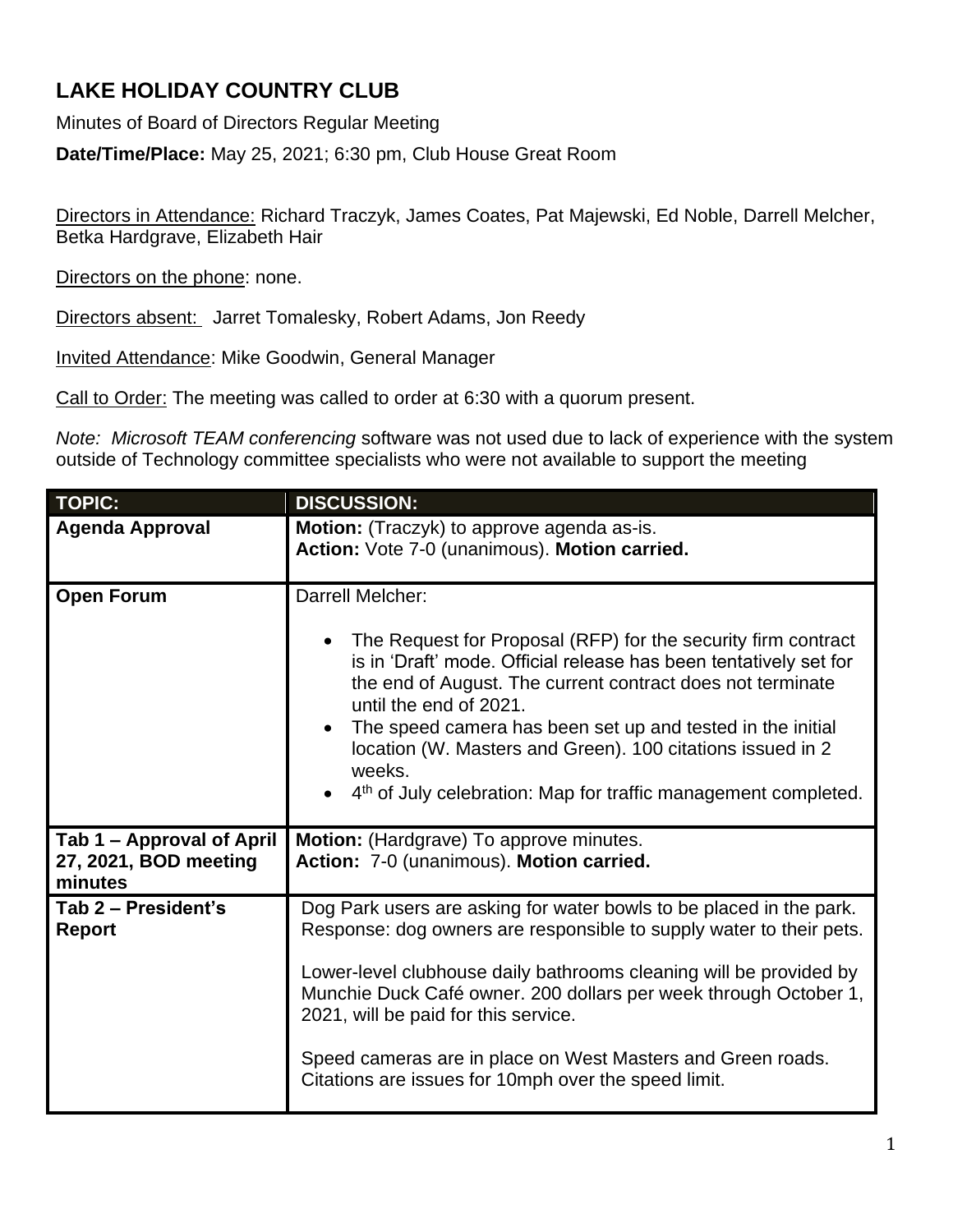|                                            | Beach II proposals: three proposals were received. Master planning<br>has recommended Pine Knoll Construction. Vote is tonight.                                                                                                                                                                                                                                                                                                                                                                                                                                                                                                                                                |
|--------------------------------------------|--------------------------------------------------------------------------------------------------------------------------------------------------------------------------------------------------------------------------------------------------------------------------------------------------------------------------------------------------------------------------------------------------------------------------------------------------------------------------------------------------------------------------------------------------------------------------------------------------------------------------------------------------------------------------------|
|                                            | Pontoon boat: supplement the current unreliable patrol boat by<br>purchasing a used boat from a LH member. Board to approve<br>\$5,000 for the purchase. Non-designated funds will be used for the<br>purchase.<br>Motion (Traczyk): approve \$5,000 for purchase of the boat.<br>• Action: 7-0 (unanimous). Motion carried.                                                                                                                                                                                                                                                                                                                                                   |
|                                            | Phase II walking trails completed.                                                                                                                                                                                                                                                                                                                                                                                                                                                                                                                                                                                                                                             |
|                                            | E. coli concentration at the lake: testing results show acceptable<br>level of E. coli.                                                                                                                                                                                                                                                                                                                                                                                                                                                                                                                                                                                        |
|                                            | Excessive noise from Beach II after hours: many complaints<br>received. Note: more on this topic from the GM report.                                                                                                                                                                                                                                                                                                                                                                                                                                                                                                                                                           |
|                                            | Activities committee is asking for approval to allow "ax throwing" for<br>the July 3 <sup>rd</sup> community event. Vendor with the trailer would provide<br>the service. Board members responded to this request with<br>concerns (where to place to trailer, potential risk to participants etc.).<br><b>Decision:</b> NO to "ax throwing". Message will be delivered to Brittany<br>Barrow (member of the activities committee).                                                                                                                                                                                                                                            |
|                                            | Nomination committee and President exchanged emails on<br>"changes to BOD size: from current 11 directors to 9". More on this<br>topic in the future.                                                                                                                                                                                                                                                                                                                                                                                                                                                                                                                          |
| Tab 3 - General<br><b>Manager's Report</b> | Excessive noise from Beach II after hours: staff received several<br>reports regarding the loud noise and inappropriate behavior. This<br>has occurred over the few weekends as late as 1 or 2 am. Request<br>to board is to review current association rules. At the minimum<br>current rules posted at the beach need to reference the "county code<br>ordinance". Pat Majewski will work with GM to update the association<br>rules as well. Regarding the number of visitors permitted at the<br>beaches board decided against the limits.<br>Motion (Hair): post signs on all beaches to follow the county<br>code ordinance.<br>Action: 7-0 (unanimous). Motion carried. |
|                                            | Parcel 12A (former golf course) washout/ravine: large ravine on this<br>parcel (created by heavy rains over years) has been subject to<br>complaints from the LH members who use the trails.<br>Recommendation is to improve the parcel (remove trees and<br>complete grading). Estimated cost of these improvements is around<br>\$6,000. Work (if approved) would be completed during dry weather.<br>Long term improvements will be made from 2026 budget.                                                                                                                                                                                                                  |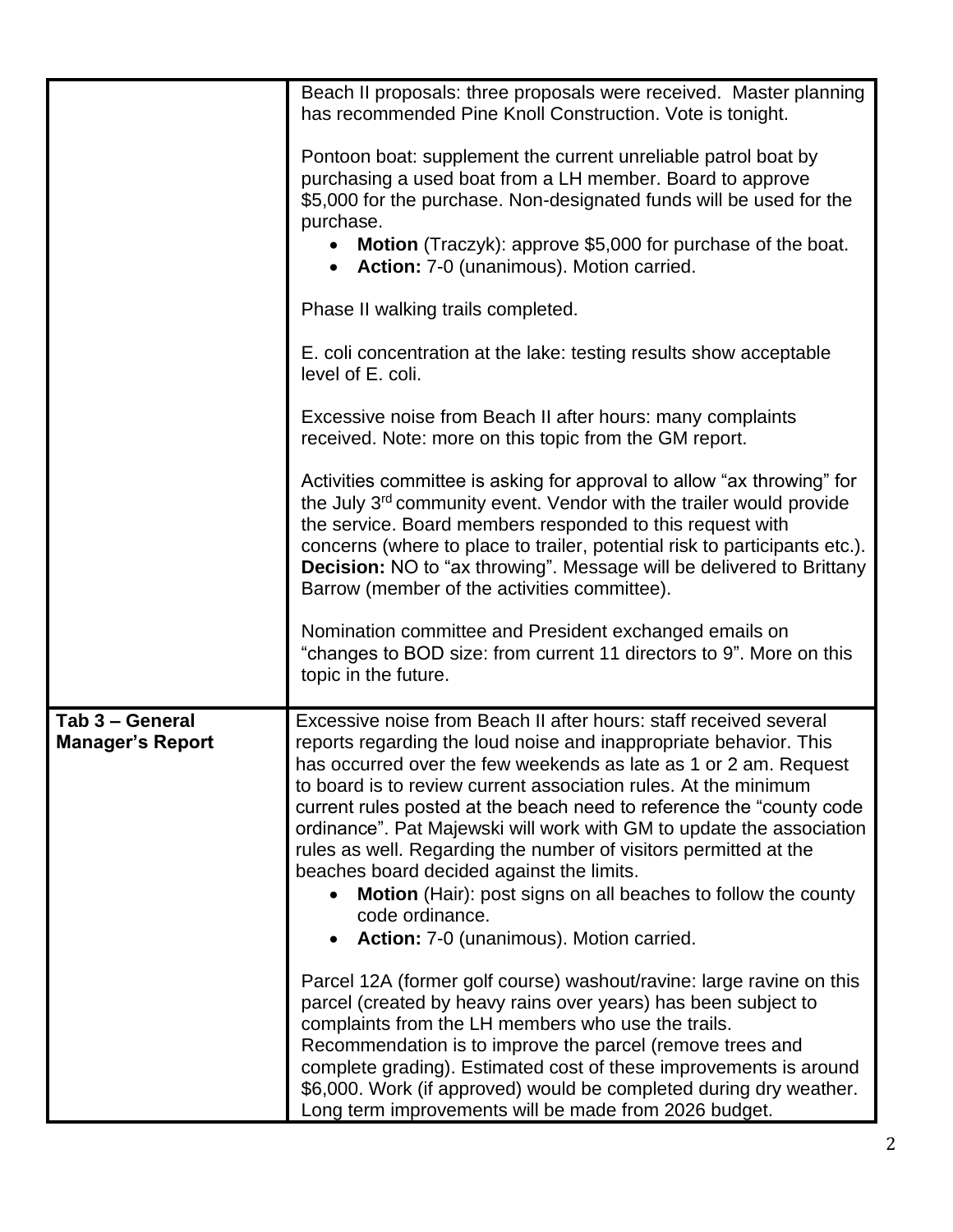|                                                             | <b>Motion</b> (Hair): move forward with the land improvements at<br>the project cost of \$6,000. Use undesignated funds.<br>Action: 7-0 (unanimous). Motion carried.                                                                                                                                                                                                                                                                                                                                                                                                                          |
|-------------------------------------------------------------|-----------------------------------------------------------------------------------------------------------------------------------------------------------------------------------------------------------------------------------------------------------------------------------------------------------------------------------------------------------------------------------------------------------------------------------------------------------------------------------------------------------------------------------------------------------------------------------------------|
|                                                             | Office to resume Full Staffing Onsite: based on VA covid restrictions<br>changes, office will be fully staffed starting June 1, 2021.                                                                                                                                                                                                                                                                                                                                                                                                                                                         |
|                                                             | James Coates will update exercise room rules based on the<br>state mandate. All board members approved these decisions.                                                                                                                                                                                                                                                                                                                                                                                                                                                                       |
|                                                             | Old Pumphouse removal: collapsed irrigation pumphouse located on<br>the parcel 12A was removed. Small cleanup tasks will be completed<br>by the maintenance staff.                                                                                                                                                                                                                                                                                                                                                                                                                            |
|                                                             | Beach III access road improvements: drainage and surface issues<br>are being worked on. Improvements will be completed ahead of July<br>fireworks display.                                                                                                                                                                                                                                                                                                                                                                                                                                    |
| Tab 4 - Treasurer's                                         | LH financial health continues in the positive direction.                                                                                                                                                                                                                                                                                                                                                                                                                                                                                                                                      |
| <b>Report</b>                                               | Director Noble explained some of the April expense items overruns<br>(10K retainer). Overall YTD expenses are positive.                                                                                                                                                                                                                                                                                                                                                                                                                                                                       |
| Tab 5 - Committee<br><b>Reports</b>                         | Technology committee verbal report was provided by director Hair.<br>Additional members joined the committee.<br>$\bullet$<br>MS TEAM software roll-out depends on getting Office staff<br>trained. Technology committee will identify volunteers to<br>provide training as well as cover the board meetings.<br>Concern raised about the "committee chairs" not using the<br>"official mail id assigned to each chair". Message will be sent<br>out to get chairs support for using the "official" mail id.<br>Note: request to director Hair to submit a committee report in the<br>future. |
| Tab 6 – Conversion of<br><b>Property to common</b><br>areas | Former golf course land loan has been paid off. Three golf course<br>parcels need to be converted into common area. This change will<br>save on taxes (approximately \$8,000). Also, 4A/220 lot which was<br>returned to the LLC needs to be converted to common area. It is not<br>a desirable building lot.                                                                                                                                                                                                                                                                                 |
|                                                             | <b>Recommendation: Master Planning Committee unanimously</b><br>recommends that the golf course parcels and lot 4A/220 be<br>converted into common area.                                                                                                                                                                                                                                                                                                                                                                                                                                      |
|                                                             | <b>Motion:</b> Approve converting three former golf course parcels into<br>common area.<br>Action: 7-0 (unanimous). Motion carried.                                                                                                                                                                                                                                                                                                                                                                                                                                                           |
|                                                             | Motion: Approve converting 4A/220 lot into common area.<br>Action: 7-0 (unanimous). Motion carried.                                                                                                                                                                                                                                                                                                                                                                                                                                                                                           |
| Tab 7 - Approve Beach II                                    | <b>Issue:</b> There are three proposals to consider for Phase One of the                                                                                                                                                                                                                                                                                                                                                                                                                                                                                                                      |
| proposal                                                    | Beach II site plan. These proposals are in response to an RPP sent                                                                                                                                                                                                                                                                                                                                                                                                                                                                                                                            |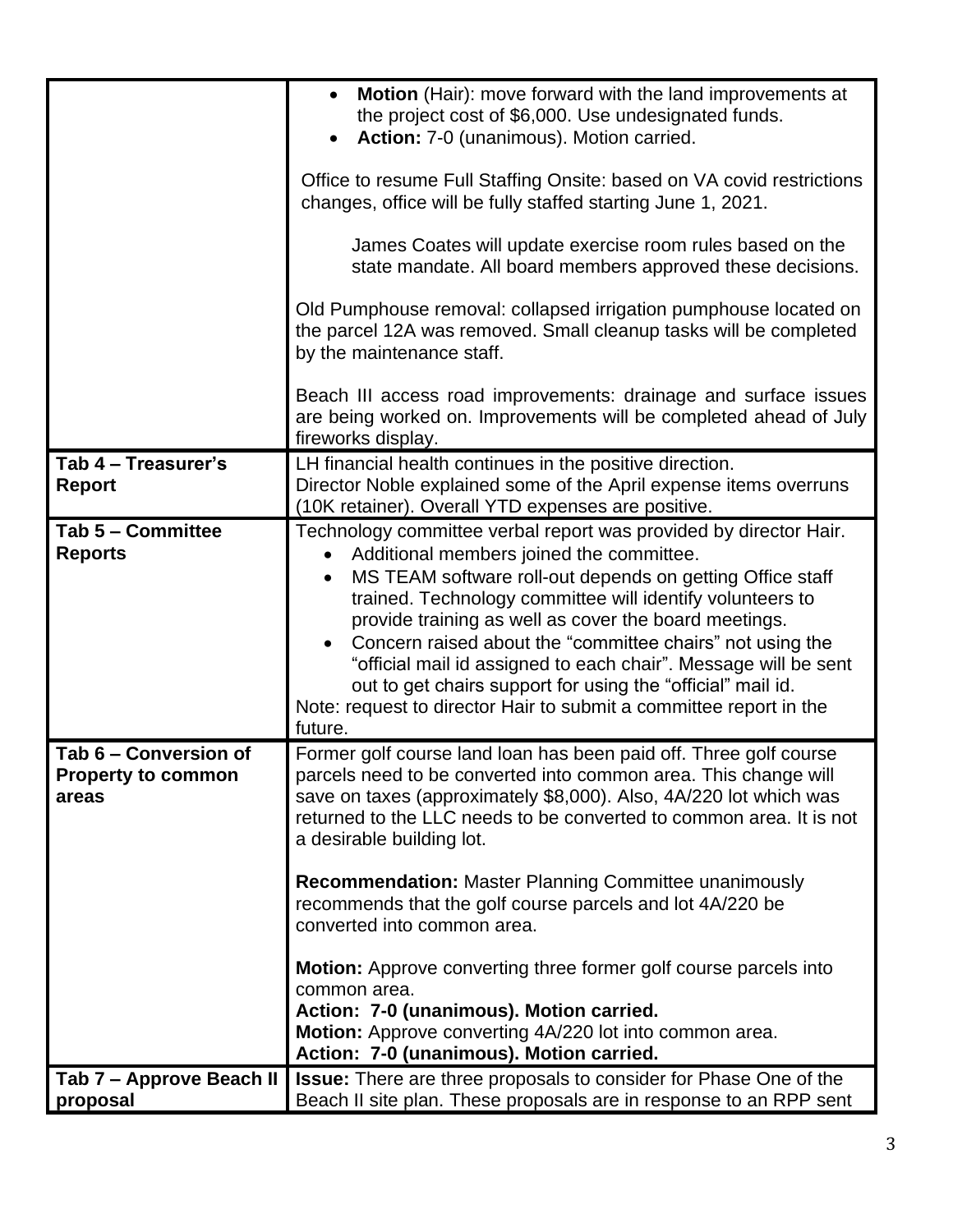|                                           | out to seven contractors with April 19 deadline for response. Two<br>proposals were received by the deadline. One was received in Mid-<br>May. At the May 5 <sup>th</sup> MPC meeting, the two received proposals were<br>reviewed.<br>Proposals:            |
|-------------------------------------------|--------------------------------------------------------------------------------------------------------------------------------------------------------------------------------------------------------------------------------------------------------------|
|                                           | • Trustland company bid: \$170,000. Schedule: September -<br>November.                                                                                                                                                                                       |
|                                           | Pine Knoll Construction company bid: 135,560. Schedule:<br>September – October. Included "proposed add-ons" with cost<br>of \$19,455.                                                                                                                        |
|                                           | Keystone Builders company bid (came in late): \$123,500.                                                                                                                                                                                                     |
|                                           | MPC chose Pine Knoll as the preferred contractor.                                                                                                                                                                                                            |
|                                           | <b>Recommendation: MPC chooses Pine Knoll Construction as</b><br>contractor for land excavation and development of Beach II. Cost<br>was a consideration as was the experience at Lake Holiday and their<br>reputation within Frederick County.              |
|                                           | Motion: Approve Pine Knoll Construction's proposal for land<br>development work for Phase One of Beach II project and the<br>"proposed add-ons".                                                                                                             |
|                                           | Action: 7-0 (unanimous). Motion carried.                                                                                                                                                                                                                     |
| Tab 8 - Hold Harmless<br>for Tree Cutting | <b>Issue:</b> requests from Lake Holiday members to cut up fallen trees<br>and remove deadfall from the common areas. These common areas<br>are next to member's lot.                                                                                        |
|                                           | <b>Background:</b> there is a request (from Architecture committee and<br>the Board president) to create a "risk/hold harmless agreement".<br>This agreement would be signed by the "requestor" who wants to<br>access the common area to remove dead trees. |
|                                           | <b>Recommendation:</b> if the LHCC attorney is satisfied with some<br>version of an agreement, then the Board should approve its use for<br>members to participate in tree cutting and removal activities.                                                   |
|                                           | <b>Motion:</b> Approve the "Assumptions of Risk, Waiver of Liability &<br>Indemnity agreement" document, with proposed changes (add lot-id<br>to a signature section).                                                                                       |
|                                           | Action: 7-0 (unanimous). Motion carried.                                                                                                                                                                                                                     |
| Tab 9 - Garden Club<br>recognition        | Issue: Recognize the Garden Club as an official Club at the Lake<br>Holiday.                                                                                                                                                                                 |
|                                           | <b>Background:</b> Volunteers taking care off the grounds of the Club<br>house and Gate house would like to be recognized as an official<br>club. This would provide them with the support the other "official"                                              |